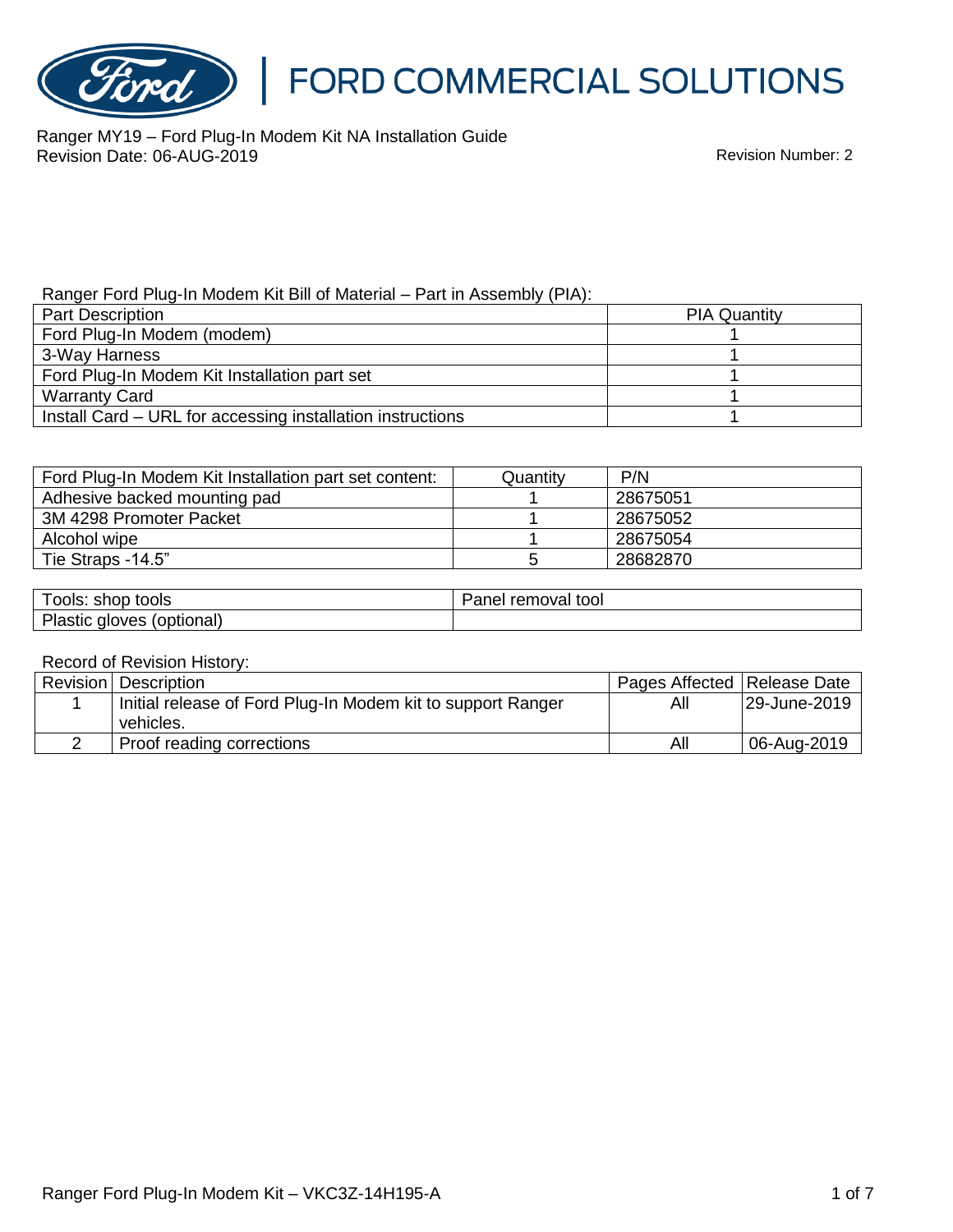

Ranger MY19 – Ford Plug-In Modem Kit NA Installation Guide Revision Date: 06-AUG-2019 Revision Number: 2



### **Ford Plug-In Modem Kit – Installation Procedure – Pre-install list**

- Read the installation procedure thoroughly before proceeding; modem location and orientation are critical to cellular/GPS connectivity and the kit's overall performance.
- Run standard vehicle diagnostics to check if any codes are set before the Ford Plug-In Modem installation. Repair vehicle if necessary before proceeding.
- Refer to Ford Workshop Manual Instructions for vehicle disassemble and reassemble instructions. All torque values are 1.5Nm+/-0.2Nm (13.3In-Lbs+/-1.8In-Lbs) unless otherwise specified in workshop manual or in these instructions.
- Set all fasteners aside for reassembly.
- Ensure the ignition switch is off, engine is off, and all accessories are off remove key from ignition and set aside.
- The Electronic Serial Number (ESN) located on the top of the Modem and the outside of the Ford Plug-In Modem Kit box is required to validate proper installation. **Tip:** Take a picture or record the ESN for use later

### **1. Vehicle Disassembly**

- 1.1 Remove the following trim panels from left hand (LH) side of the instrument panel (IP) to access the Ford Plug-In Modem mounting position and the harness routing.
	- Remove IP knee panel
		- Pull handle of knee panel to open for access to remove two plastic screw fasteners.
			- Note: the screw expands the fastener to hold the panel.
		- o Set panel aside.



- Remove both LH side driver floor trim panels to access harness location:
	- $\circ$  Lift up panel 1 then panel 2.
	- o Set panels aside.

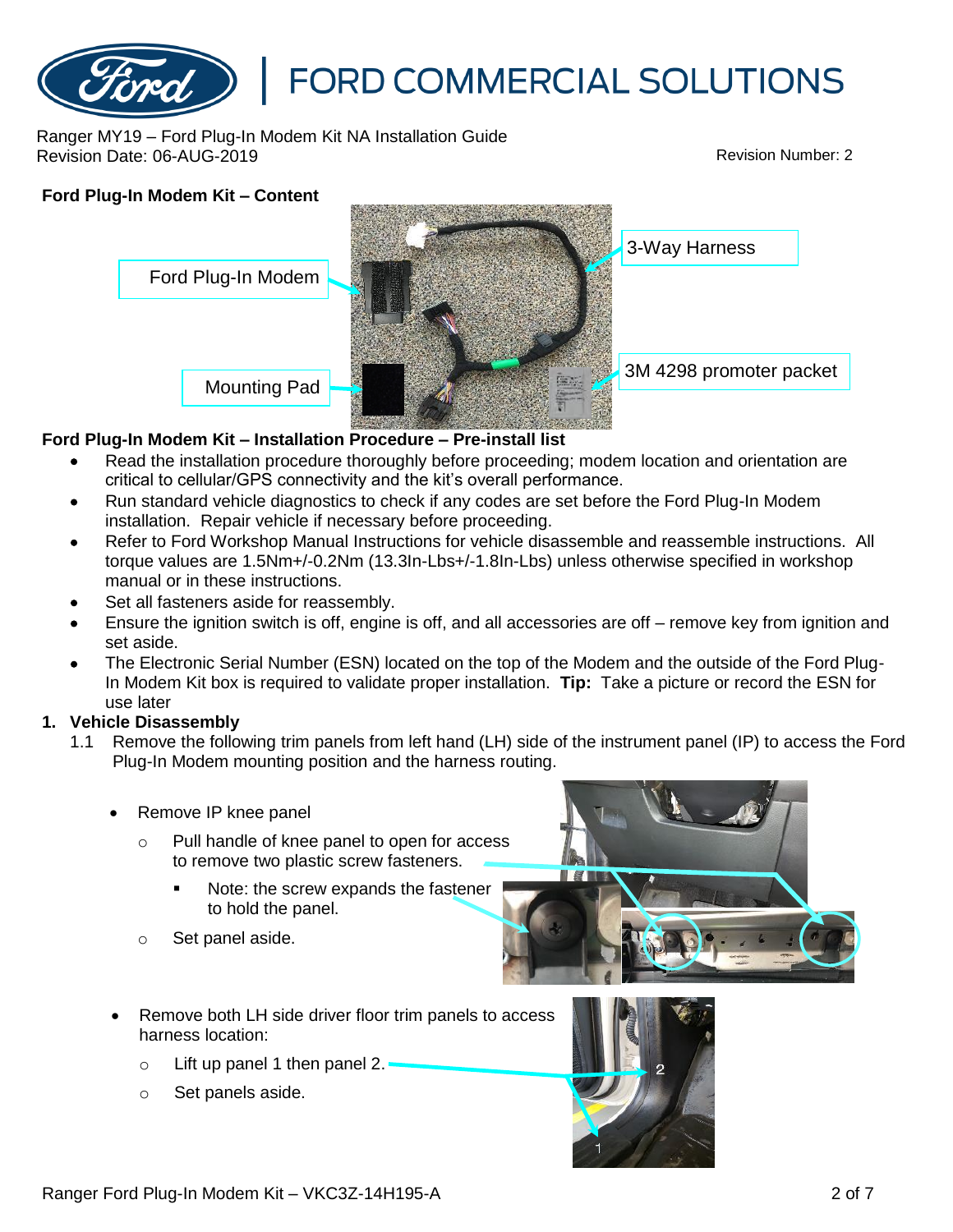

Ranger MY19 – Ford Plug-In Modem Kit NA Installation Guide Revision Date: 06-AUG-2019 Revision Number: 2

1.2 Disconnect the vehicle harness electrical connector from the Gateway Module A (GWM) (also known as: Smart Data Link Connector for the harness installation. Ignition must be off including all accessories off.)



The GWM is located slightly to the left and below the steering wheel.

- The GWM is attached to the knee panel bracket in the driver knee zone.
	- o Disconnect vehicle harness electrical connector.  $\blacksquare$



## **2. Vehicle Preparation**

- 2.1 Inspect the Ford Plug-In Modem's mounting location for surface prep.
	- 2.1.1 The modem's mounting location is inside the IP structure near the head light switch; visually inspect the surface to ensure it is free of any contaminants.



Surface prep: the mounting surface is highlighted in the pictures to left; the surface should be clean and dry.

• Clean the surface area slightly larger than the mounting pad with the isopropyl alcohol wipe provided before applying the 3M promoter.

2.2 Promoter application instructions

The kit contains a 3M 4298 promoter packet and an adhesive backed pad for mounting the Ford Plug-In Modem. (Please follow the 3M application instructions included in the next step to prepare the mounting surface for the loop pad.)



3M 4298 packet contains an applicator sponge soaking in promoter liquid - the liquid contents of the packet should be used as soon as possible after opening.



3M 4298 Application instructions - Hold the packet upright and avoid squeezing the packet. The packet can be opened by tearing across the packet at the notches. This will expose the sponge applicator. Do not remove the sponge or squeeze a freshly opened packet to prevent spillage. Handling the bottom section of the packet should enable application of 3M adhesion promoter 4298 with no mess. Apply a thin, uniform coating to the bonding surface, using the minimum amount that will fully coat the surface. A wet coating thickness of 0.002 inch or less is recommended. Apply promoter to the areas that will be covered with adhesive side of mounting pad. Although drying times may vary due to temperature and/or humidity, a drying time of 30 to 90 seconds is typically indicative of this thickness. The promoter should be dry before applying pad. Reference: 3M. "Adhesion Promoter 4298 for Professional Market Applications." 3M Multimedia, March-2003. Web. 22-July-2014 **[http://multimedia.3m.com/mws/mediawebserver?mwsId=SSSSSufSevTsZxtUNY\\_G5xfSevUqevTSevTSevTS](http://multimedia.3m.com/mws/mediawebserver?mwsId=SSSSSufSevTsZxtUNY_G5xfSevUqevTSevTSevTSeSSSSSS--) [eSSSSSS--](http://multimedia.3m.com/mws/mediawebserver?mwsId=SSSSSufSevTsZxtUNY_G5xfSevUqevTSevTSevTSeSSSSSS--).**

- 2.3 Application of promoter to the mounting surface.
	- 2.3.1 Apply a thin coating of promoter to the cleaned surface highlighted area pictured above in the surface prep section.
- 2.4 Application of the mounting pad on the prepared surface.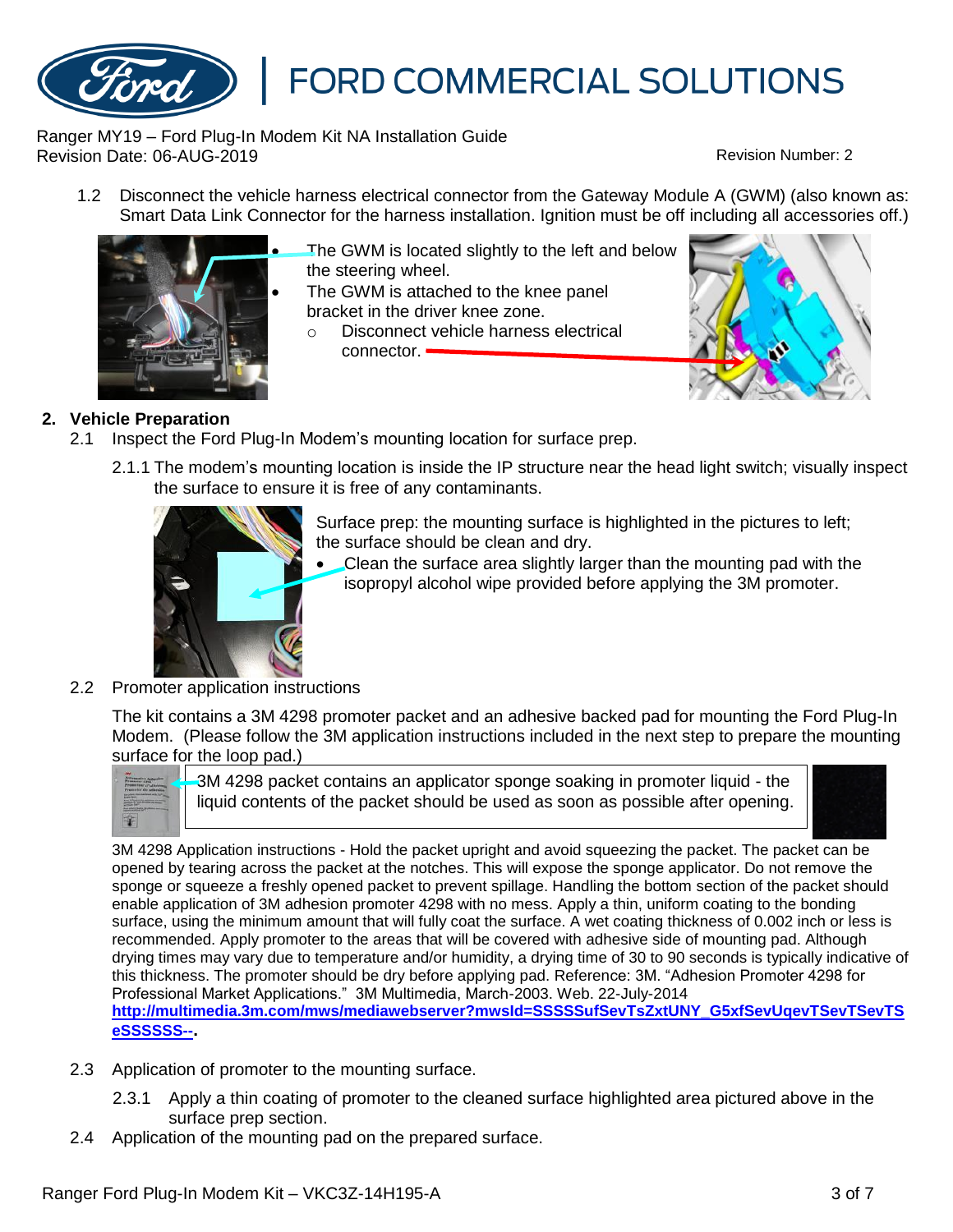Ranger MY19 – Ford Plug-In Modem Kit NA Installation Guide Revision Date: 06-AUG-2019 Revision Number: 2

Note: the promoter must be dry before applying the mounting pad: dry time is 30 to 90 seconds after promoter application and not more than one hour. Make sure the surface remains free from contaminants prior to pad application.

• Remove the clear plastic from the adhesive backing on pad and apply the pad to the prepared surface; use picture to the right as a guide. Firmly rub pad into place, removing any air bubbles trapped under it to ensure good adhesion to the surface.

# **3. Ford Plug-In Modem Kit 3-Way Harness Routing and Connections**

3-Way Harness:

• Ford Plug-In Modem (modem) Connector

• Smart Data Link Connector (SDLC) **Connectors** 

- o SDLC female connector-
- o SDLC male connector
- 3.1 The 3-Way harness is installed in the driver side foot well from the GWM through an opening to the left of the GWM to the mounting surface.
	- 3.1.1 Install the 3-Way harness.
		- Connect the SDLC female connector to the GWM.
		- Connect the SDLC male connector to the vehicle harness electrical connector disconnected from the GWM earlier.

**Note:** Connections to the GWM and vehicle harness are **critical.** Please insure secure connection before performing an ignition on and engine start.

- Route the harness modem connector up through the gap between the driver's foot well wall and the GWM.
	- o Picture to right has harness route highlighted and the picture below is a magnification of the opening with the harness.











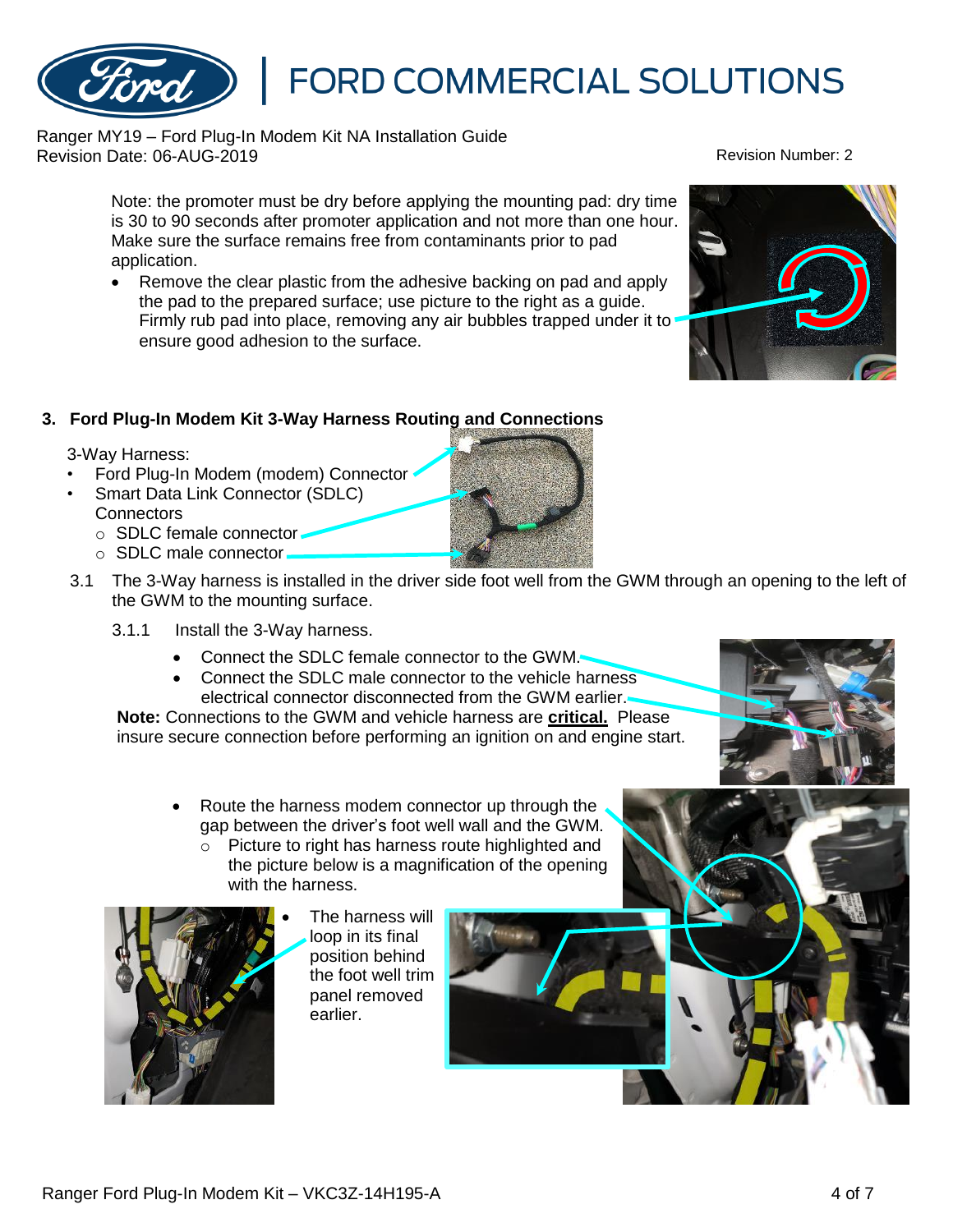Ranger MY19 – Ford Plug-In Modem Kit NA Installation Guide Revision Date: 06-AUG-2019 Revision Number: 2

- o Connect the harness modem connector to the Ford Plug-In Modem.
- $\circ$  Secure modem and harness modem connector with tie strap (see pictures below.)
	- Position the tie strap on the labeled surface of modem with the strap's head at the edge of the harness modem connector.
	- Wrap the free end of the tie strap around the modem and through the center of the connector without pinching wires.

The modem has a status LED used to check connectivity. The two key colors/significance are:

- White modem has power.
- Blinking green modem is receiving and transmitting vehicle data. (Requires engine start.)

**Note:** If the LED does not light up check the harness connections. Full testing is completed in the Validation Process section below.

## **4. Ford Plug-In Modem Installation**

The Ford Plug-In Modem has two strips of dual lock attached to the modem case; the dual lock side attaches to the mounting pad; maintain separation between dual lock and mounting pad until modem is in its final position. (Use a slip of paper to assist with separation.)

- 4.1 Install the Ford Plug-In Modem.
	- Position the modem above the pad in the IP with the harness pointing down towards the foot well, as pictured to the right.
	- Fasten the modem to the loop near the head light switch.
		- Press modem against mount and wiggle modem into pad.







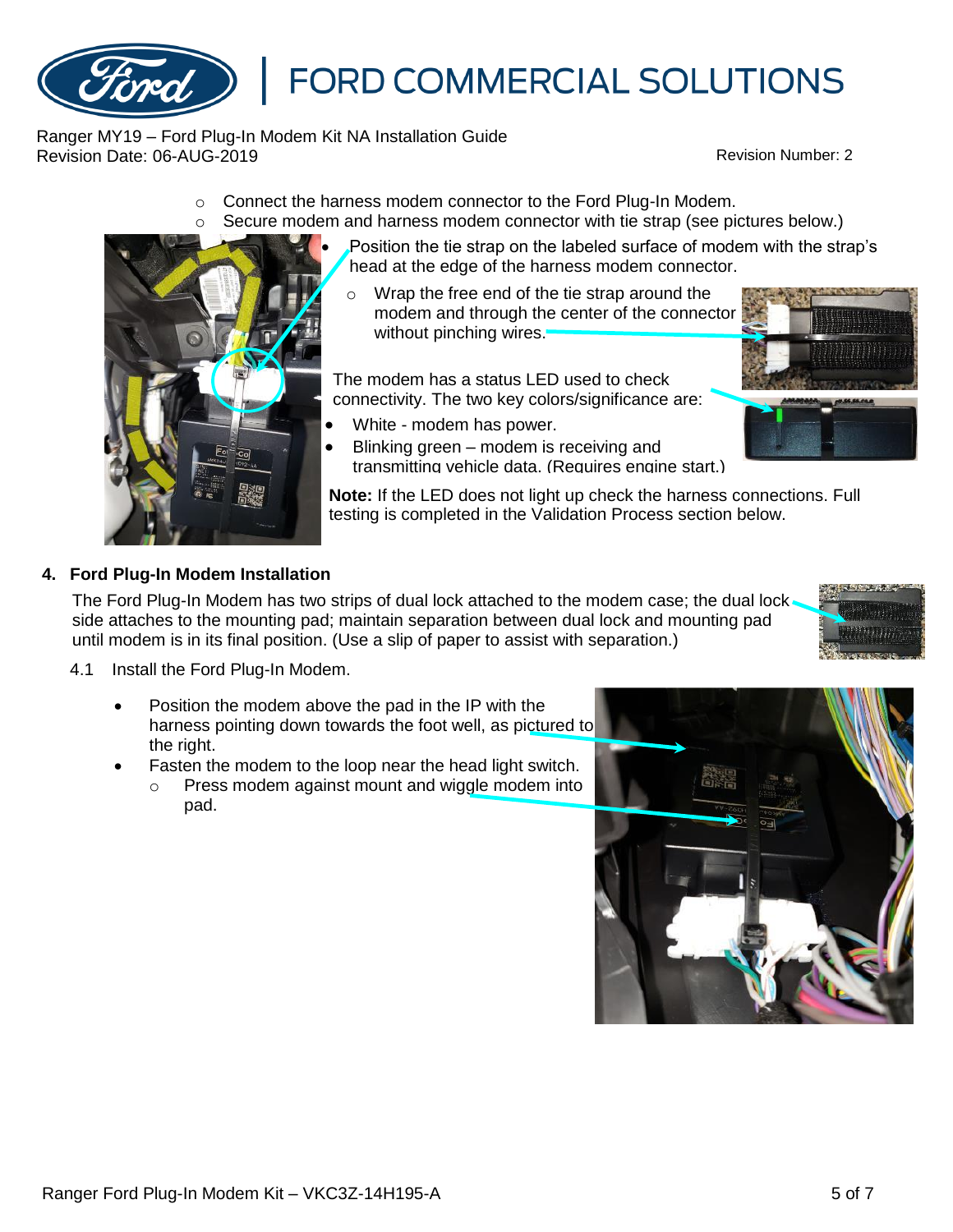

Ranger MY19 – Ford Plug-In Modem Kit NA Installation Guide Revision Date: 06-AUG-2019 Revision Number: 2

#### **5. Ford Plug-In Modem Validation Process**

Validation of proper installation and confirmation that the Ford Plug-in Modem is receiving and transmitting data depends on both GPS and cellular network strength.

- To complete validation technicians will need access to the internet and the VIN and the Plug-in Modem ESN. The Plug-in Modem ESN is located on top of the Modem
- Finally, validation requires that the vehicle to be keyed on. If the vehicle has been off for more than 15 minutes, please complete step 5.2 before attempting validation
- 5.1 Insert the key into the ignition.
- 5.2 Start the engine.
	- Turn the ignition on,
	- Start the engine,
	- Run engine for 30 seconds, and
	- Turn the ignition to "Off". Wait up to 15 minutes with engine off before restarting (Modem vehicle configurations are down loaded in modem light sleep mode)
- 5.3 Access validation website: <https://cdvt.ford.com/>
- 5.4 Input VIN and ESN. If installation validation is successful, the website return screen will display all green indicators. Proceed to Step 5.7
- 5.5 If validation was not successful, please follow the following steps in order:
	- Step 1: Wait 30 seconds, re-enter the required information and submit again, if successful proceed to Step 5.7
	- Step 2: Verify that all of the electrical connector connections are fully inserted and secure. Follow the validation steps again beginning at Step 5.2, if successful proceed to Step 5.7
	- Step 3: If the plug-in modem has power and the modem display has a blinking green light, please ensure that the vehicle is in a location where its GPS location can be determined and there is a strong cellular signal. Turn the vehicle on and let it run for an extended period (5-7 minutes) before turning it off. Follow the validation steps beginning at Step 5.4, if successful proceed to Step 5.7
- 5.6 Remove the Ford Plug-in Modem Kit hardware and install a new Ford Plug-in Modem Kit (modem and 3 way harness). Begin the validation process again at Step 5.2 and/or contact the Ford Commercial Solutions Business Center at the phone number listed on the Warranty Card
- 5.7 Run standard vehicle diagnostics to check if any codes were set during the Ford Plug-In Modem Kit installation. If there are no codes, proceed to next section, if there are codes, clear and retest. If codes remain after retest, make the required vehicle repairs, clear codes, and retest. Repeat until retest produces no codes.

### **6. Installation Review, Vehicle Reassembly, and Completion**

6.1 Verify that the Ford Plug-In Modem harness is clear of all moving components and the foot zone.